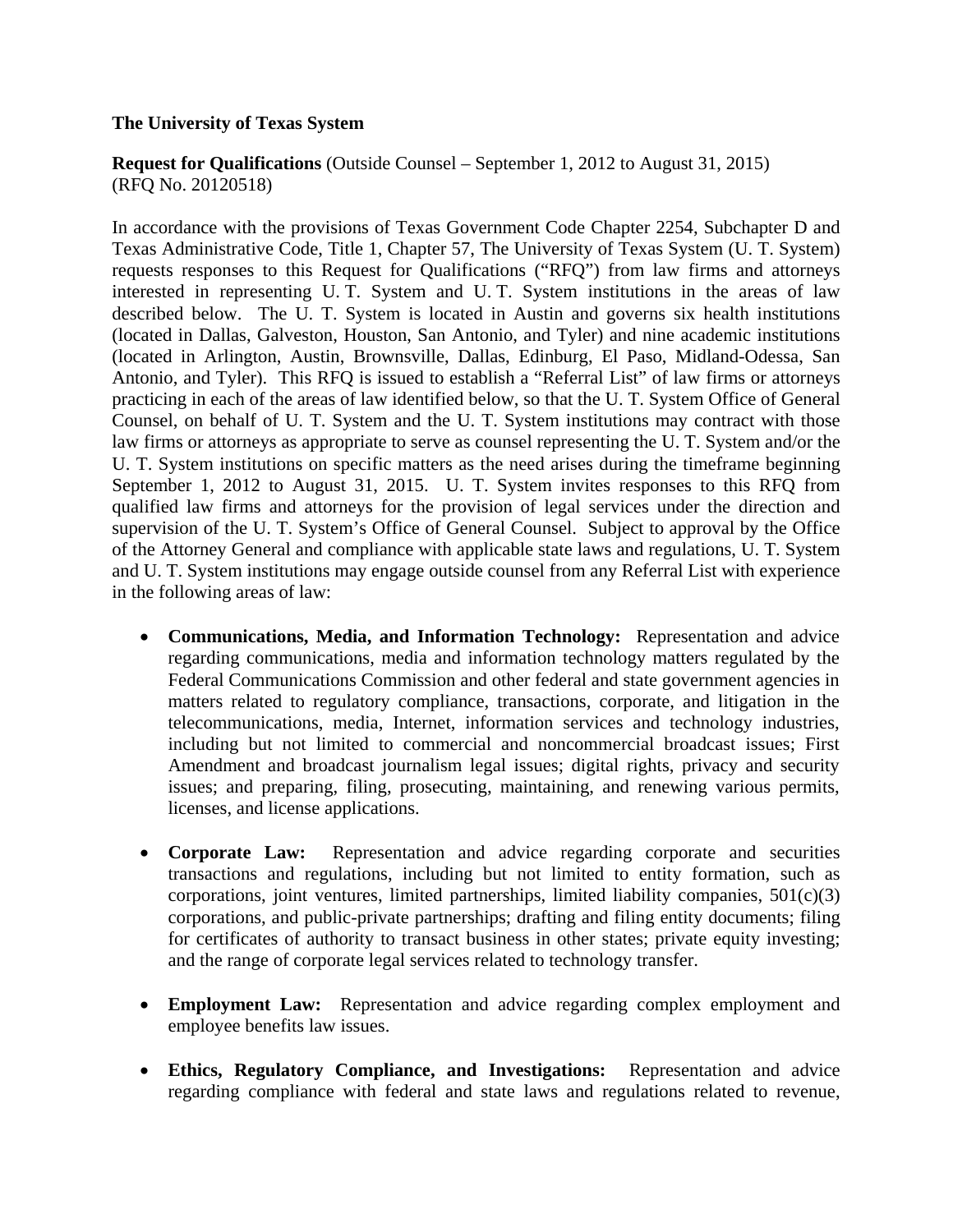expense, and contributions transparency and other related matters, including institutional or federal or state government investigations.

- **Export Controls:** Representation and advice regarding U.S. export controls and related technology transfer controls, including but not limited to review, revision, implementation or updating of compliance policies and procedures; compliance training; review of deemed export or technical data export aspects of educational activities, laboratory research, sponsored research contracts, and other activities; export control classification, jurisdiction, and licensing advice; U.S. economic sanctions, embargoes, denied parties, and related matters; import/export counseling; compliance reviews. In addition, legal services may be provided concerning government contracting issues and application of relevant U.S. laws and regulations relating to same.
- **Health Law:** Representation and advice regarding (1) compliance with federal and state laws and regulations on privacy and security of protected health information, including the Health Insurance Portability and Accountability Act (HIPAA), other individually identifiable information maintained by the University, and health information technology matters; (2) Medicare/Medicaid/Tricare and private third party certification, payment, managed care, and related matters; (3) health regulatory and research compliance, investigations, and related matters; (4) contractual and business transactions; and other general health law matters.
- **Immigration Law:** Representation and advice regarding immigration law matters, including but not limited to petitioning for nonimmigrant visas (including H-1Bs); petitioning for employer sponsored permanent residence; representation before the Department of Labor, including labor condition applications, labor certifications, Program Electronic Review Management (PERM) complying with the Student and Exchange Visitor Information System (SEVIS) requirements; impact of homeland security issues on immigration law; and interaction with and representation before applicable U.S. governmental agencies, including the Department of Homeland Security and the Department of Labor, as well as the U. T. System Office of General Counsel, U. T. System institutions' international offices, and human resources offices. . Family members will not be covered under any outside counsel contract for legal services.
- **Intellectual Property Matters:** Representation and advice regarding intellectual property matters, including but not limited to preparing, filing, prosecuting, and maintaining patent applications in the United States and other countries; securing copyright protection for computer software; preparing, filing, and prosecuting applications to register trademarks and service marks in the United States and other countries; complex licensing transactions; and all other related matters.
- **International Law:** Representation and advice regarding international law obligations and requirements in the following areas: doing business in foreign jurisdictions and related registration and tax obligations, employment issues regarding university employees and foreign nationals, affiliation and collaborative research agreements with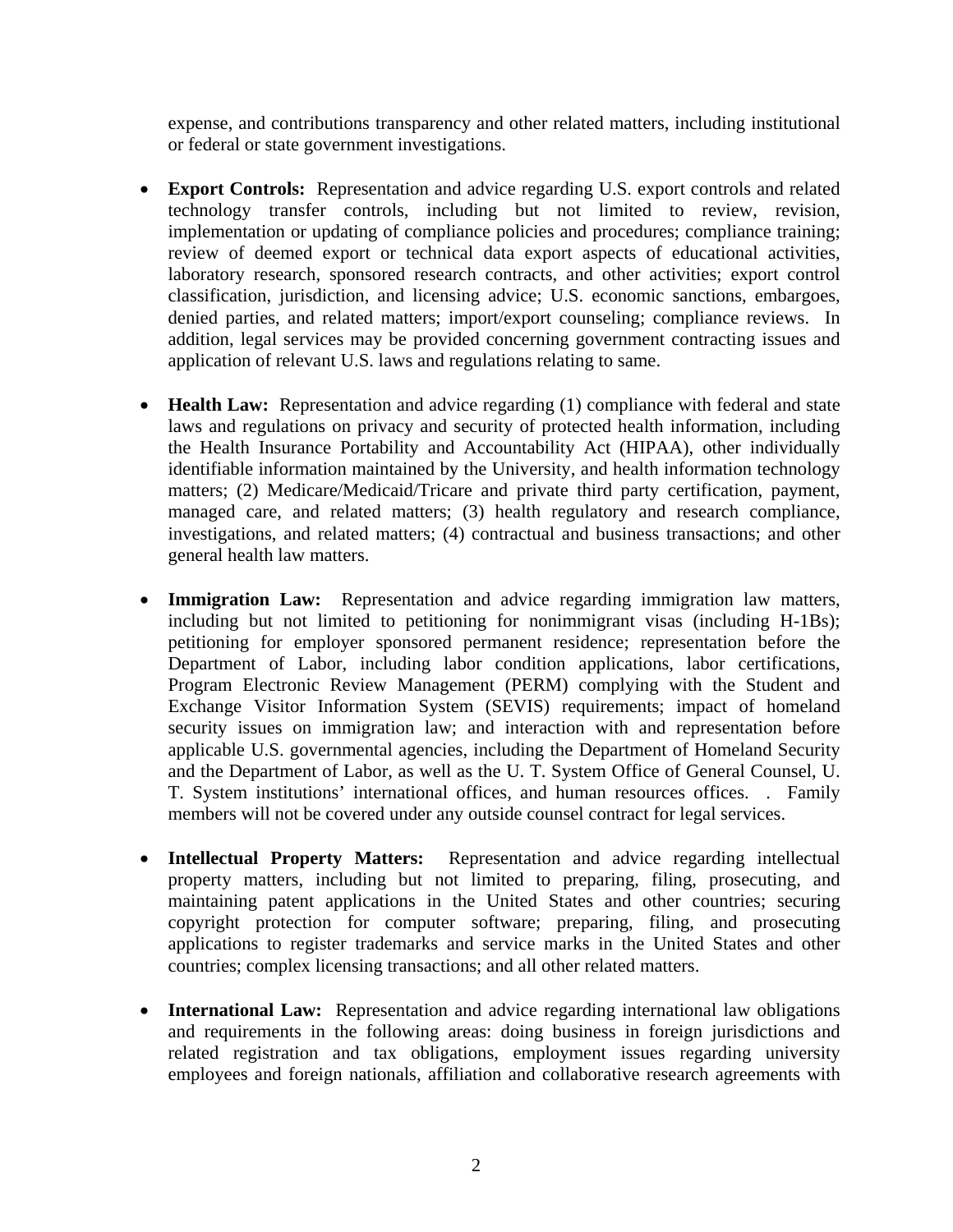foreign universities and other entities, study abroad programs, and contracting and procurement issues in foreign jurisdictions.

- **Litigation General**: Representation and advice regarding complex litigation matters, including but not limited to employment litigation, real estate litigation, wills and estate litigation, Texas Public Information Act litigation, commercial litigation, creditors' rights litigation, and third party issues such as subpoenas and discovery matters.
- **Litigation IP:** Representation and advice regarding all intellectual property matters, including but not limited to pursuit of litigation against infringers of U. T. System intellectual property rights and defense of any intellectual property related claims.
- **Public School Law:** Representation and advice regarding public school law issues regarding U. T. System institution charter schools and other interactions with K-12 education.
- **Real Estate and Finance Transactions:** Representation and advice regarding acquisitions, dispositions, financings, title issues, entity formation (joint ventures, limited partnerships, limited liability companies, real estate investment trusts, business trusts), securitization, leasing, construction contracting, and workouts and restructurings.
- **Real Estate and Oil & Gas Transactions Outside the State of Texas:** Representation and advice regarding real estate and oil and gas transactions, including but not limited to litigation or hearings related to oil, gas, or other mineral interests that are located outside the State of Texas and that are either owned by or proposed to be given to U. T. System or a U. T. institution; and litigation or hearings related to real estate interests and trust, estate, and probate matters that are located outside the State of Texas and that are either owned by or proposed to be given to U. T. System or a U. T. System institutions.
- **Tax-Exempt Bond Matters:** Public, tax-exempt bond issuance is conducted under two major programs and is rated by three major rating agencies. Under authority granted in Article VII, Section 18 of the Texas Constitution, Chapters 55 and 65, Texas Education Code and Chapters 1207 and 1371, Texas Government Code, and other applicable laws, the U. T. System issues revenue bonds for capital improvements in support of the U. T. System's \$6.3 billion Capital Improvement Program. Commercial paper programs are generally used for interim financing with long-term bonds sold to provide more permanent financing. These long-term bonds, which may be either fixed rate or variable rate, may be combined with interest rate swap agreements pursuant to International Swaps and Derivatives Association, Inc. (ISDA) master swap agreements. Advance refunding transactions may be undertaken based on market conditions. Federal tax related matters regarding bonds issued by the U. T. System, including strategies and management practices in the conduct of an exempt debt program requires a close working relationship with tax counsel. In addition, the U. T. System works with counsel regarding the preparation of the annual Securities and Exchange Commission filings. Contact with debt management staff is frequent due to the volume of debt issuance.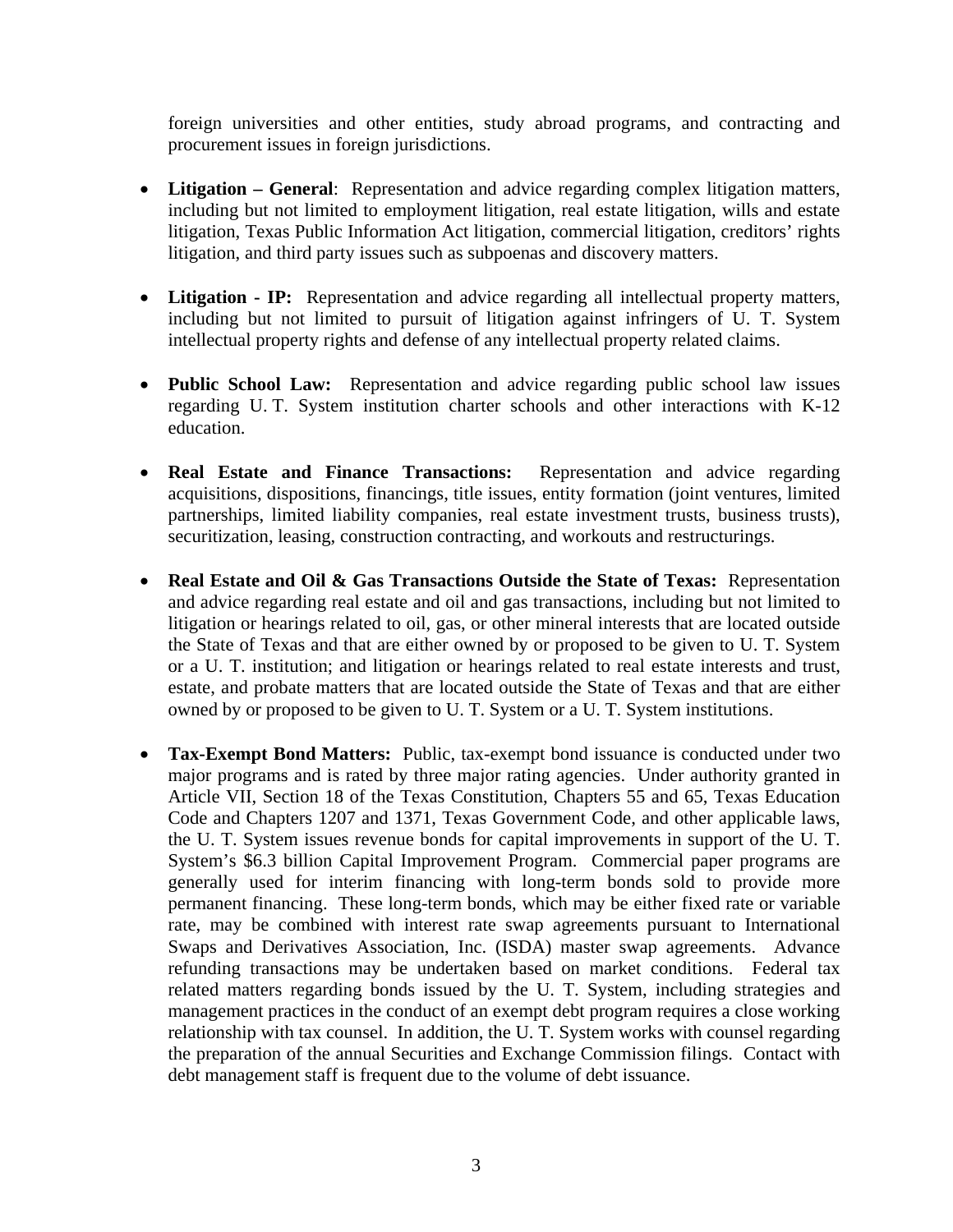- **Tax Matters:** Representation and advice regarding state taxes of any kind, state pension issues and plans available only to universities, and regarding federal taxation of any kind, including but not limited to matters regarding: income, estate, gift, employment, and excise taxes; tax liens, tax garnishments, tax levies, tax assessments, tax valuations, summonses, subpoenas, and discovery; tax audits; administrative appeals of tax issues; tax hearings before administrative law judges and magistrates; appeals to Internal Revenue Service (IRS) appeals officers, district court, U.S. Tax Court, U.S. District Court, U.S. Court of Claims, and other venues; employee benefits such as Internal Revenue Code (I.R.C.) Section 125 cafeteria plans, the Texas Optional Retirement Program, I.R.C. Section 403(b), Section 415(m), and Section 457(a), Section 457(b), and Section 457(f) plans; unrelated business income tax; compensation issues for highly compensated employees and physicians; interaction with and representation before the IRS and other taxing authorities in any tax controversy; and charitable contributions and fundraising. Although outside counsel will not be required to prepare any tax return, it may be required to give legal advice on issues relating to the filing of such tax returns and the appropriate treatment of tax matters on such returns. Outside counsel should be admitted to practice before the Texas district courts, the U.S. Tax Court, the U.S. District Court, and the U.S. Court of Claims.
- **Utility Matters:** Representation and advice in utility matters, including but not limited to natural gas, electric, and telecommunications matters, including reviewing contracts, conducting research, rendering legal opinions, appearing in contested rate hearings, pursuing litigation, and handling other utility-related legal matters.

**Responses:** Responses to this RFQ should include at least the following information: (1) a description of the law firm's or attorney's qualifications for performing the above legal services, including the law firm's or attorney's prior experience in the specific area(s) of law for which the law firm or attorney is responding; (2) the expertise, including scientific or technical, of the attorneys that would be assigned to work on such matters; (3) the submission of fee information for the law firm's or attorney's performance of the above legal services, which may be in the form of one or more of the following: (i) a proposed range of hourly rates (not to exceed \$525 per hour for attorneys and \$225 for paralegals) for each billing class of personnel who may be assigned to perform services in relation to U. T. System's or the U. T. System institutions' matters, (ii) a proposed fixed fee basis, (iii) a proposed fee schedule, and/or (iv) other proposed fee arrangement(s); provided that all fee information submitted must be directly related to the achievement of specific goals and cost controls (however, please note that any reimbursement by U. T. System or a U. T. System institution of a law firm's or attorney's expenses incurred in performing the above legal services under a contract resulting from this RFQ will only be allowed as addressed in Section 5.2 of the Outside Counsel Contract identified below); (4) a description of the efforts made by the law firm or attorney to encourage and develop the participation of minorities and women in the provision both of the law firm's or attorney's legal services generally and the specific areas of law in particular; (5) disclosures of conflicts of interest (identifying each and every matter in which the law firm or attorney has, within the past calendar year, represented any entity or individual with an interest adverse to the U. T. System, the U. T. System institutions, or the State of Texas or any of its boards, agencies, commissions, universities, or elected or appointed officials); and (6) confirmation of willingness to comply